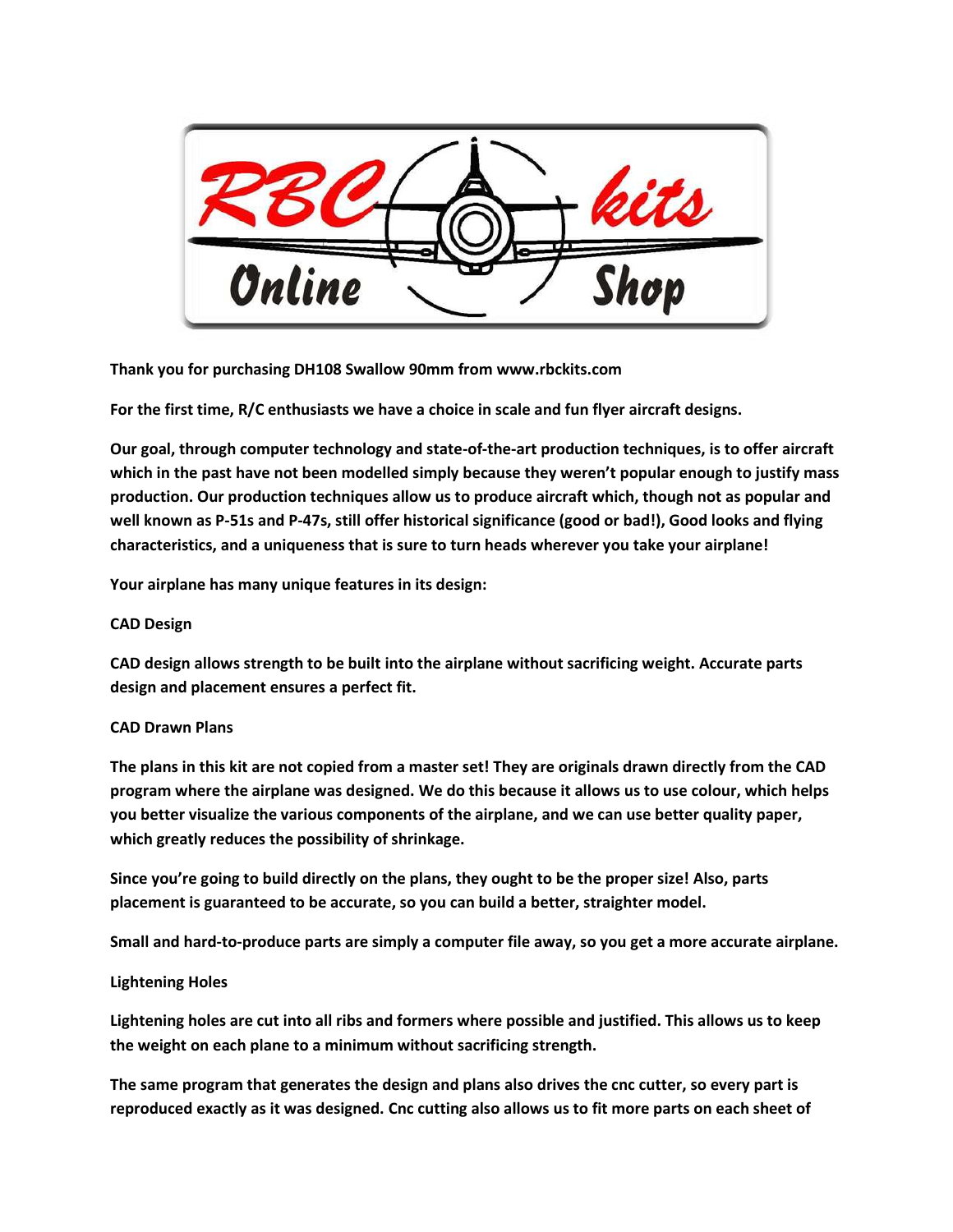**wood, reducing the waste, and lowering the cost to you.**

**Plastics**

**Several parts are accurately reproduced high quality Polystyrene, the canopy is made from PETG or Lexan**

### **General Building Information**

**The DH108 Swallow 90MM can be built by a person with experienced building skills. It is not designed for someone who has built a trainer or low wing sport plane. No unusual building techniques are required, although more difficult areas are explained in detail where necessary. Certain steps in the building process must be followed as depicted, or you might find yourself digging back into the structure to redo something. These areas are outlined when necessary. Occasionally hints will be included at certain building steps. These are not required for completion, rather they are tips intended to ease a particular process. The cnc router does cut through the wood, as a result of this, occasionally there will be fraying on the surface of the wood. This is normal, and is only a surface problem and does not affect the wood in any other way. Similarly, the cnc settings are optimized for wood thickness averages, so occasionally, due to variations even in individual sheets, some areas might not cut through completely. Simply use care in cutting the parts from the sheets; most of the time, the parts will break out of the sheets!** 

**Note that due the differences in wood thickness per sheet it is advisable to sand the tabs a bit so they slide in easy , also sand the openings so parts slide in easy , hard pushing parts have a high risk of breaking**

**Hardware and an edf unit are not included in the kit. There are so many choices for quality hardware that these choices are left to the individual preferences of the builder, rather than include something in the kit that you'll probably throw away anyway.** 

**This aircraft is not a toy. It must be flown in a responsible manner according to the rules set forth by Law. The builder assumes the responsibility for the proper assembly and operation of this product. Rbckits shall have no liability whatsoever, implied or expressed, arising out of the intentional or unintentional neglect, misuse, abuse, or abnormal usage of this product. Rbckits shall have no liability whatsoever arising from the improper or wrongful assembly of the product nor shall it have any liability due to the improper or wrongful use of the assembled product. Rbckits shall have no liability for any and all additions, alterations, and modifications of this product.**

**Having said that, turn the page and start building the best airplane kits on the market!** 

# **Material you might need:**

**Balsa knife, Stanley knife, straightedge, building board 1500mm, ca glue medium, thin, thick you need approx. for wing and vertical stabilizer sheeting 4 bottles thick and 2 bottles medium for rib gluing,, fuselage 1 medium for formers … thick for sheeting building nails, tape**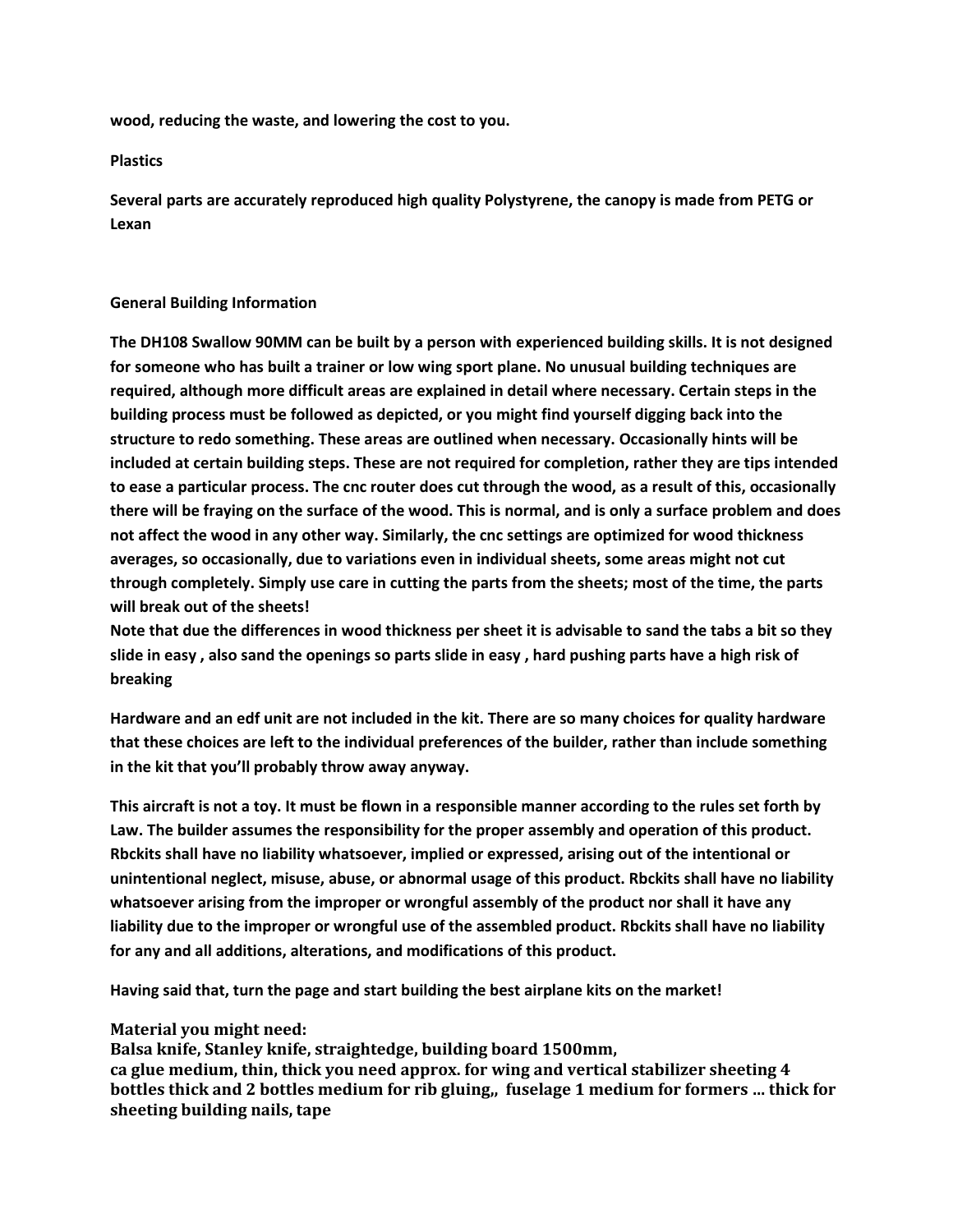**Also use white glue, and canopy glue or epoxy for the canopy and cowls Some drilling and bending tools, wire cutter, safety goggles etc. etc.**

**For finishing you need:**

**Glass 25 gram or japan paper 12 gr 3mtr and PU dope or epoxy finish 1 litre, brushes sanding paper 60,120,180, paint of your choice Wheels as on the drawing, controls, motor, battery etc. All vacuumformings should be roughened up before gluing and primed before painting**

**Check the pictures for additional information; a picture says more as a 1000 words so do look at the pictures on the cd Study the drawing and pictures to understand how the DH108 is build** 

**Important ! Do mark all parts on the cnc sheets as per drawing there are a lot of parts that are looking similar, so mark them clear**

**Fuselage:**

**Number and Take out all parts and clean up the small tabs on the parts .**

**Start by following the described steps here,(see cd pictures also) , do not glue yet, this is the overview of all steps for the basic airframe**



**Try to assemble as much without glue and place fuselage on the build support so it is straight and level, use the back joiner 14mm in 1 piece sticking trough both sides to get as straight as possible, you**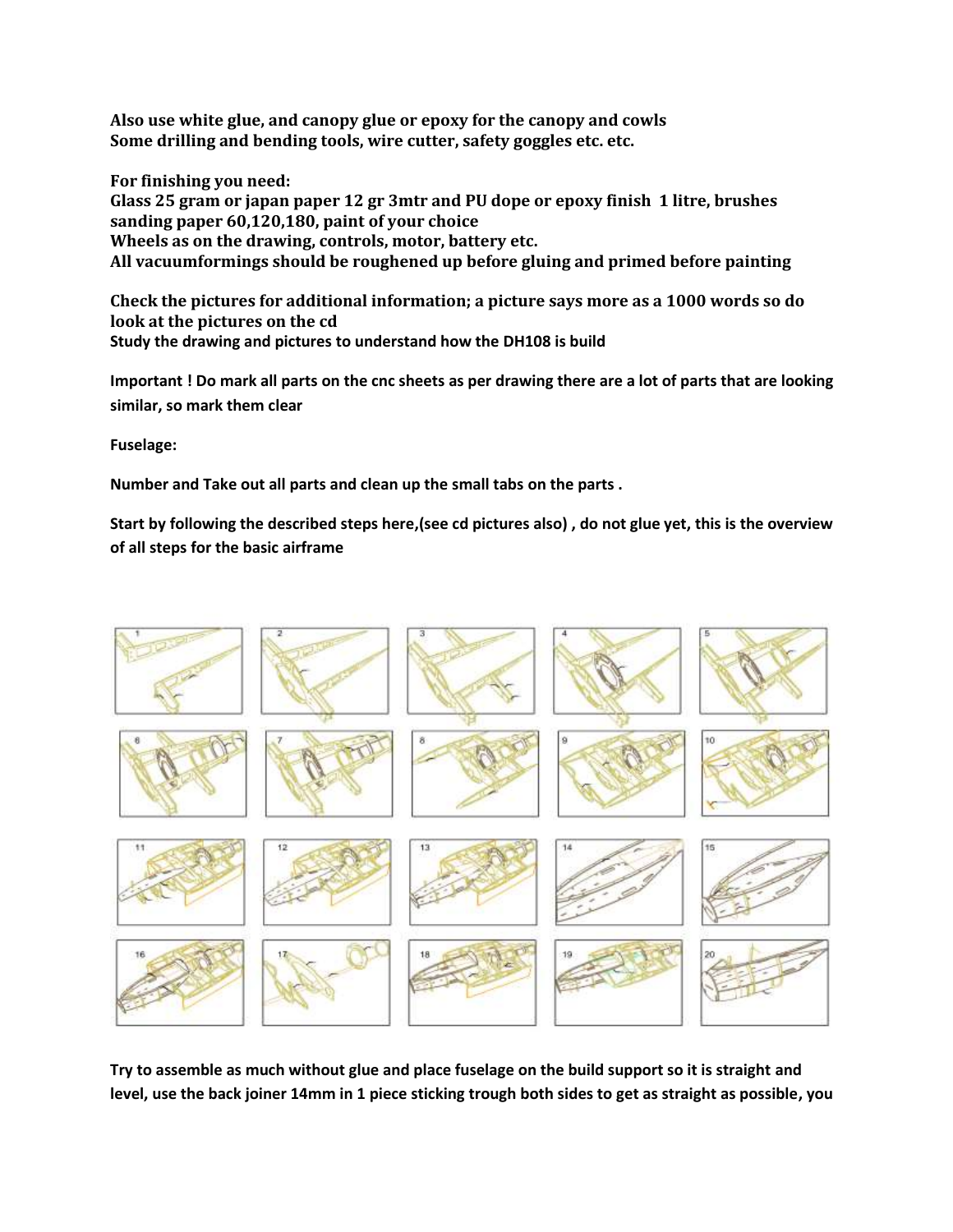**might also place in the split 20mm main joiner to compare with the 14mm back joiner**

**Step by step glue with thin ca Make Sure not to glue the back joiner to the fuselage, you need it for the wing. Make some strong glue joints with white glue at the wing joiner formers.** 

**Place duct end formers F20 and Place 3x6 stringer on duct side into formers**



**Now place the duct sheeting and lining ,cut as per plan from thick paper in 2 pieces , it can be done in 1 piece note the cut-outs in the paper you might widen them up a bit for easy placing.**



**Place duct sheet from stiff paper cut as per plan. Gently push it in and glue to formers**



**When done place scrap 6x12mm balsa on the intake lips place 3x balsa on the ducts for strengthening as per plan and sand flush to take fairing sheeting.**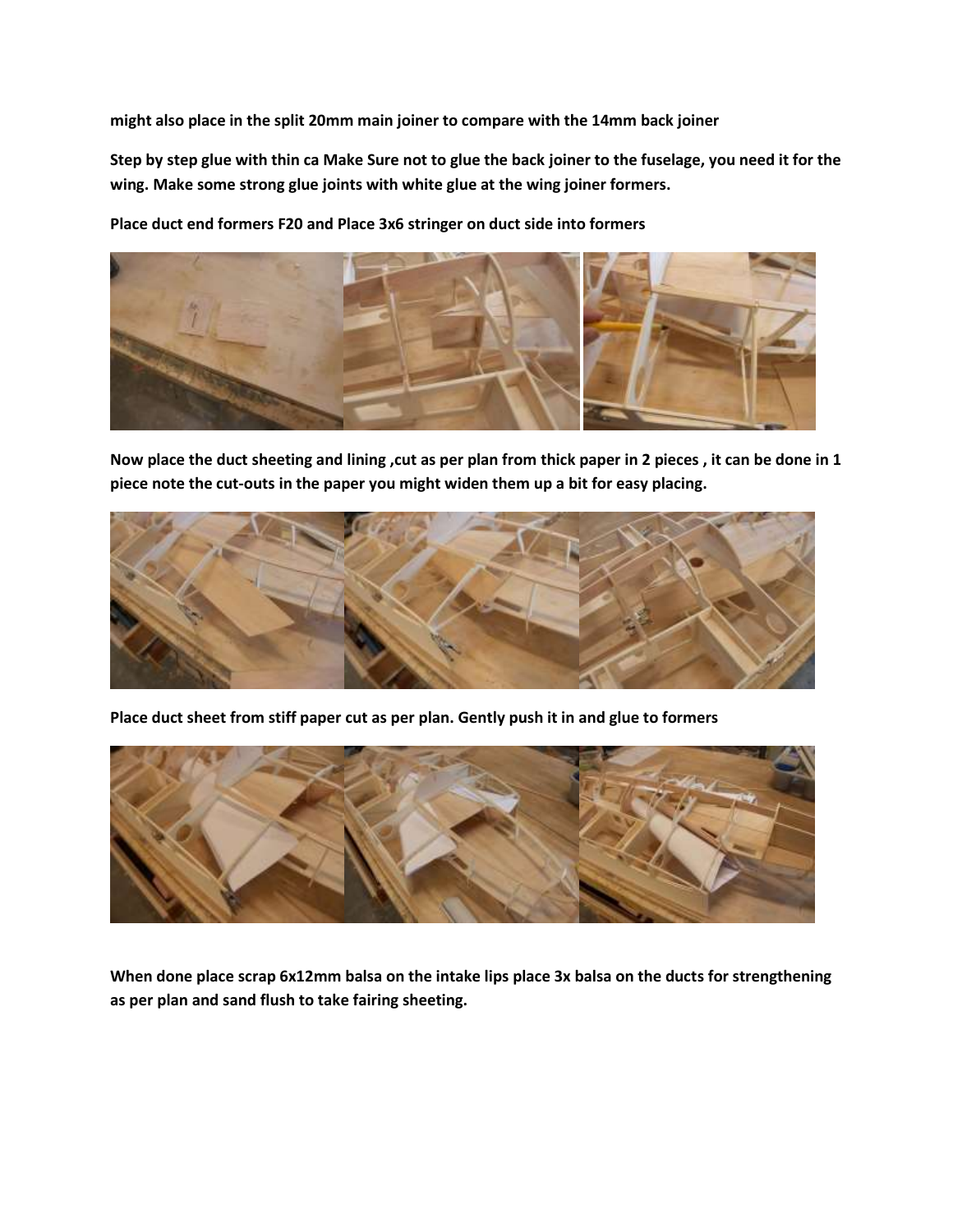

**Place motor wiring and servo leads. Sand top of F23 flush to take fairing sheet, make sure fuselage is straight and level with fuselage build support place build support formers in front and back see pictures on cd, place 3x6 stringers**



**Cut fairing sheet to size and glue .**



**Place 2x 2x12 sheet strip to top of fuselage use the centre former for aligning the strips. Sand flat at rudder position and make openings for dowels and (we did not use a rudder but if you like you can add one) servo wire.**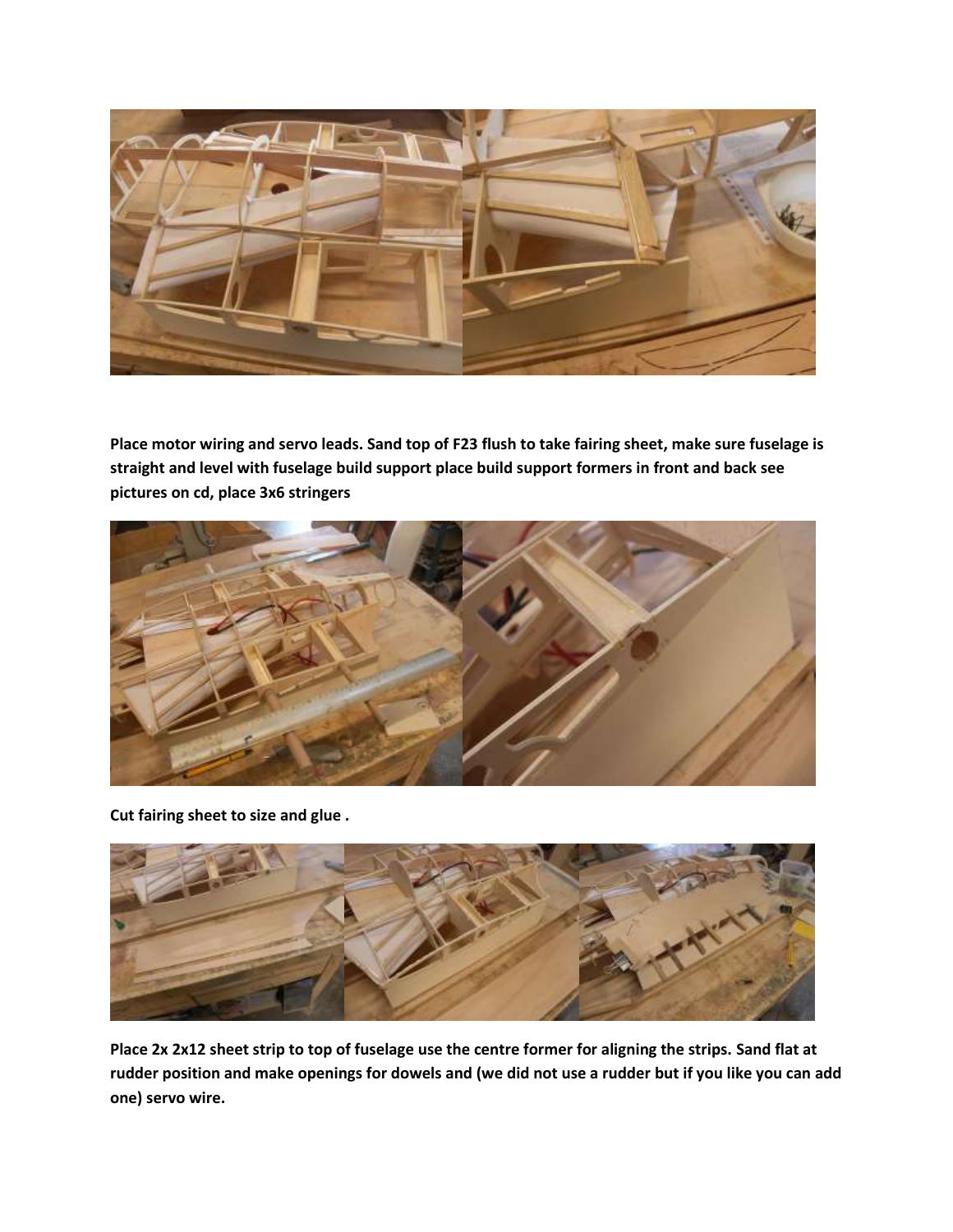**Sheet top of fuselage with the 2x12 sheeting strips try to be as precise as possible it just looks nicer.**



**Turn over fuselage into build support, it will fit at the wing sections use some in between balsa , the fuselage is stiff now**

**Place wing fasteners, parts , glue in M3 nut into former with epoxy, join formers , and place to F24 and F42 bottom only place scrap fill to front formers to get flush with sheeting, note remember where you placed them, or do all in a later stadium as we did .**



**Drill holes into former with a 2,5mm drill take out assembly and drill 4mm, place assembly. Place wings and light drill with a 2mm drill at position , drill joiners with 3mm a few mm, so the M3 will hold the joiner, it is only that it does not slide out you might want to shorten the fasteners.**



**Place bottom fairing sheeting.**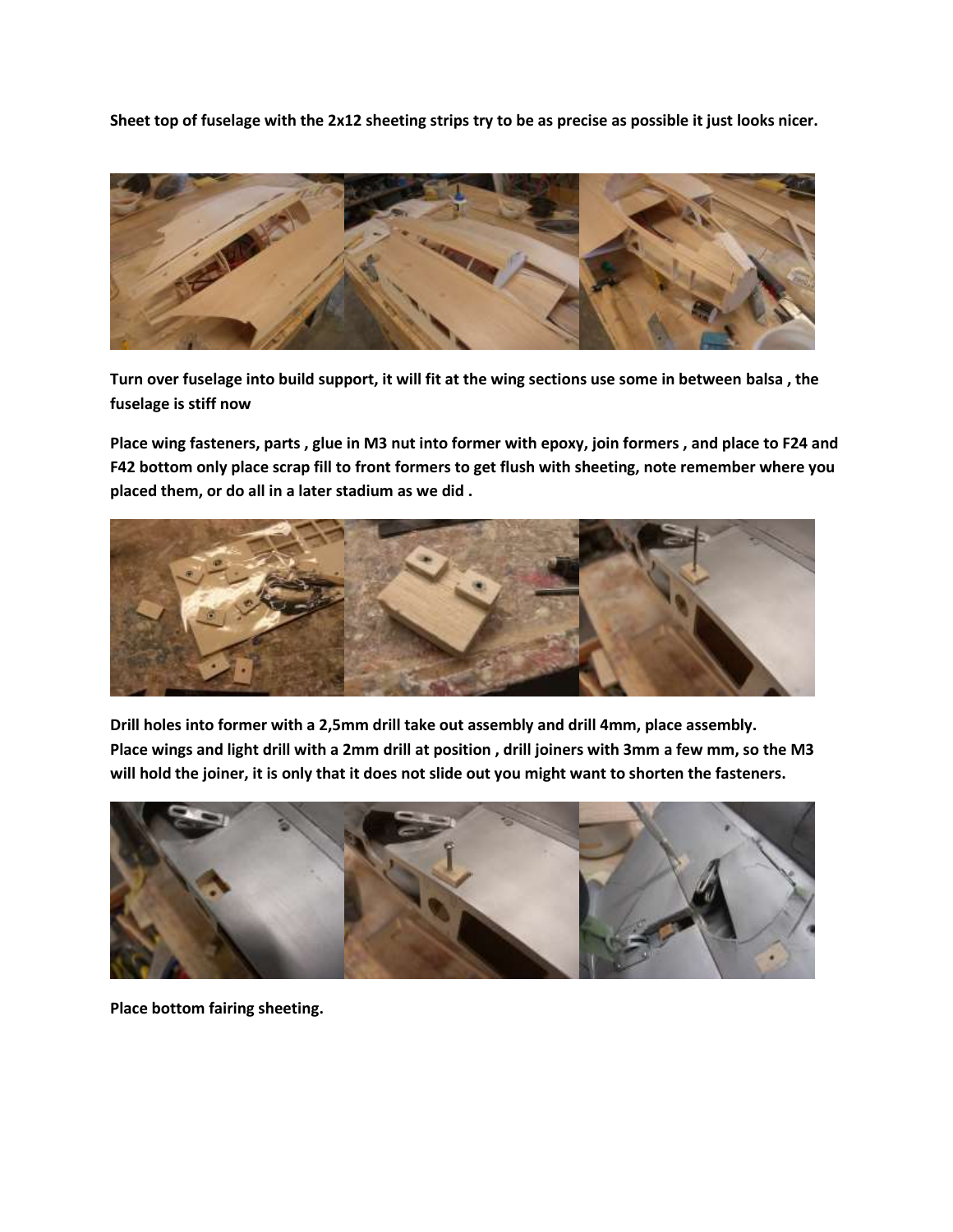

**Place all wires you need for servo and motor Now start sheeting the bottom of the fuselage with the 2x12 strip , Mark fan unit hatch, the formers F28,F31 andF32 will be ad in when hatch is cut out.**

**Sand intake sheet flush with former to take 2x12mm sheeting strip**



**Mark front retract hatch , you can make a working hatch or make a tight fit hatch around the retract leg.**

**Place 6mm scrap fill to front intake lip and sand to shape.**



**Clean up at the wing fairings, sand front to Place the nosecone with Dowel.**

**Make tail cone with F37 Place tail cone and intake diffusors, cut them in a bit at the top section to fit in the intake and flush with the intake lining.**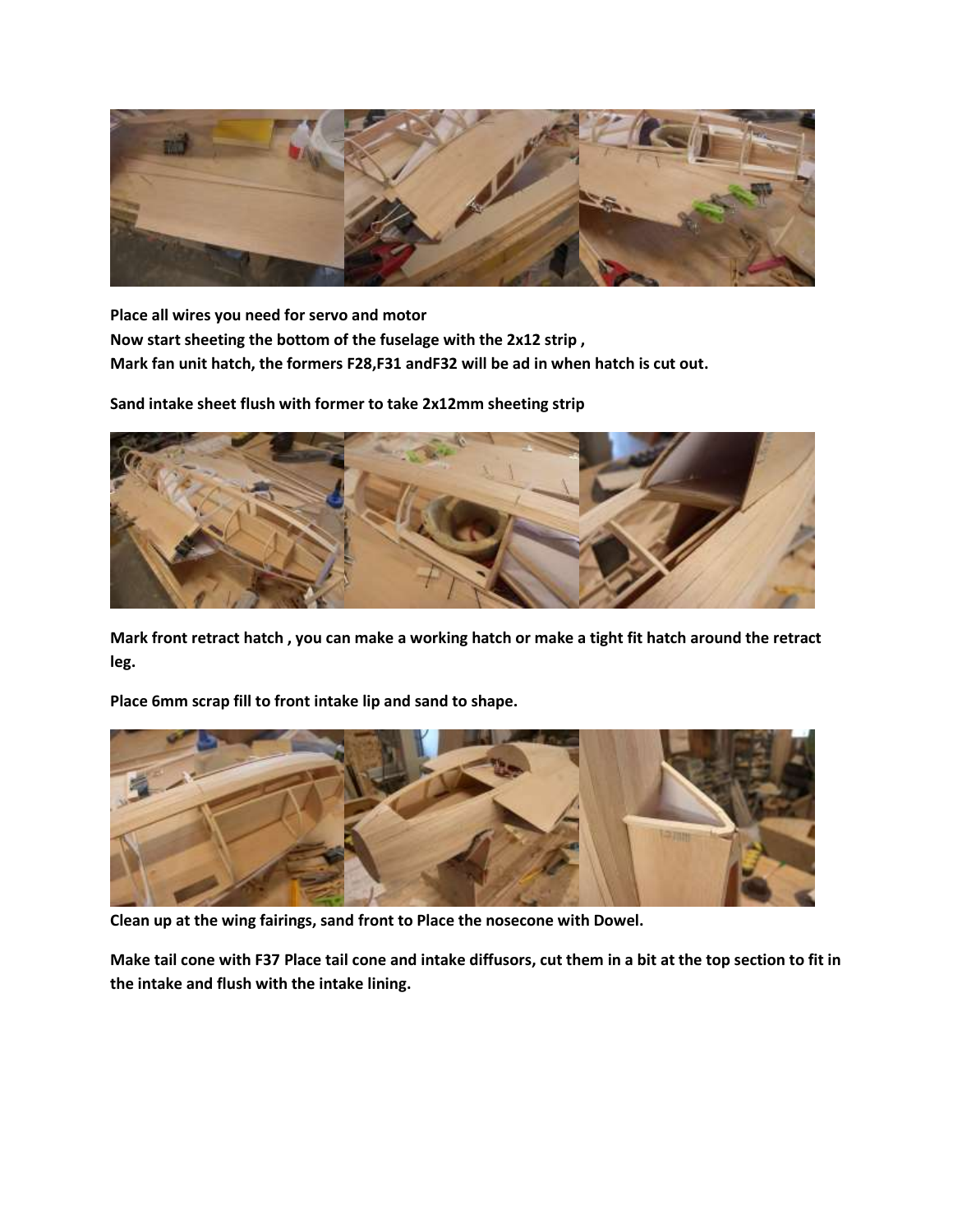

**Make canopy frame from formers as per plan, place top sheeting inside canopy from stiff paper. Clean opening in F17 for canopy closing , harden opening with thin ca.**

**Carefully draw canopy edges with a sharpie better a bit too large as to small cut canopy and glue to frame with canopy glue, we use ca (clean up canopy with window cleaner first)**



**Glue canopy closing with some scrap balsa to canopy , cut out hatch. And place formers.**



**Make front retract mount from cnc parts and 3x12 strip do place a layer of glass and epoxy or white glue between sheet .(you need to do this for the wing retract formers also)**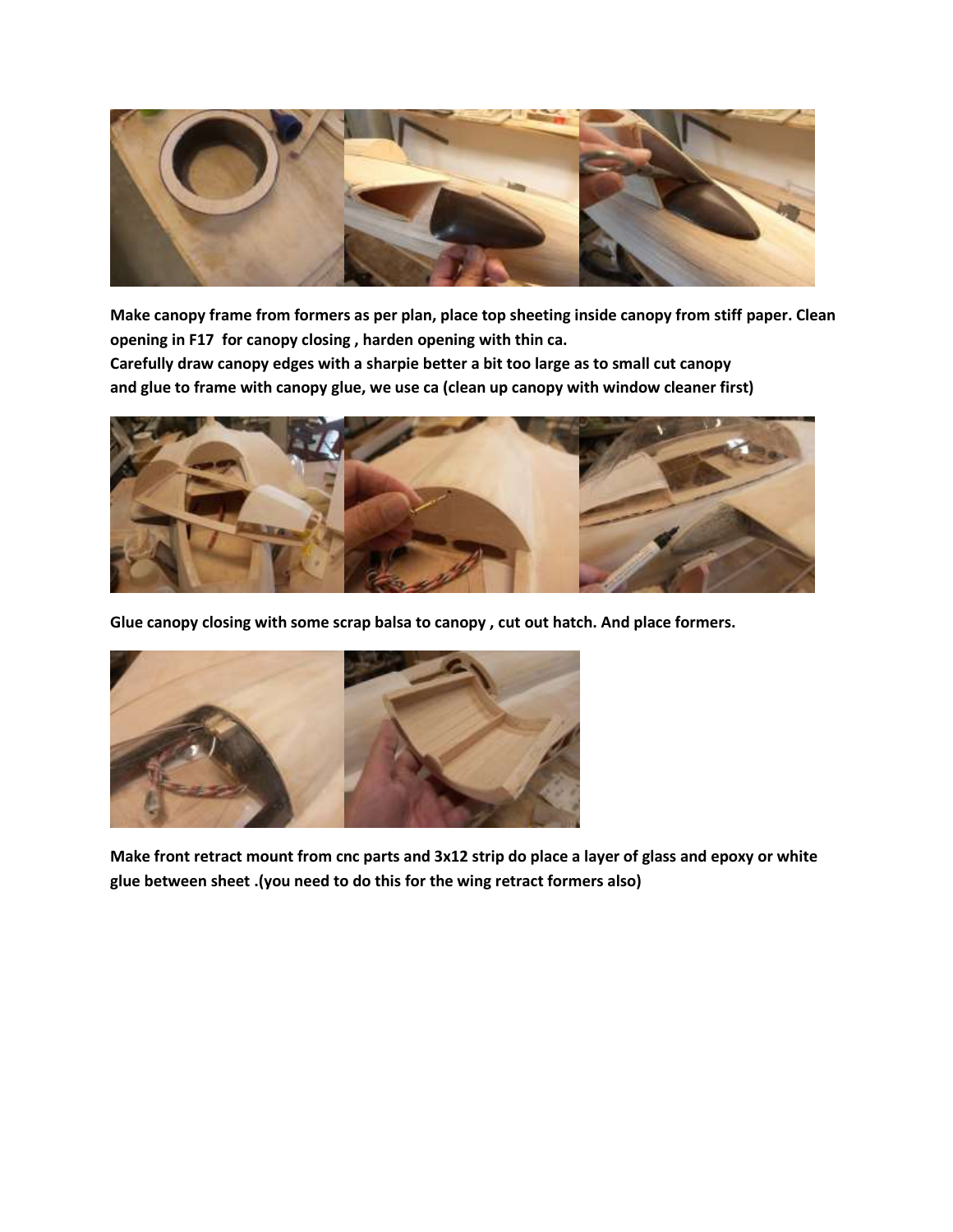

**Glue assembly in fuselage nose section with white glue., place steering servo to floor glue servo to floor use a 1mm steering wire with a z-bend see the drawing**



**Front hatch is made in 2 pieces . We used springs and rubber bands for closing , we mount the hinges with fasteners and epoxy, and these parts are not in the kit it is all DIY**



**Cut out main wheel wells in fairings., details for hatch cover are on the drawing, we used thin aluminium, not in kit**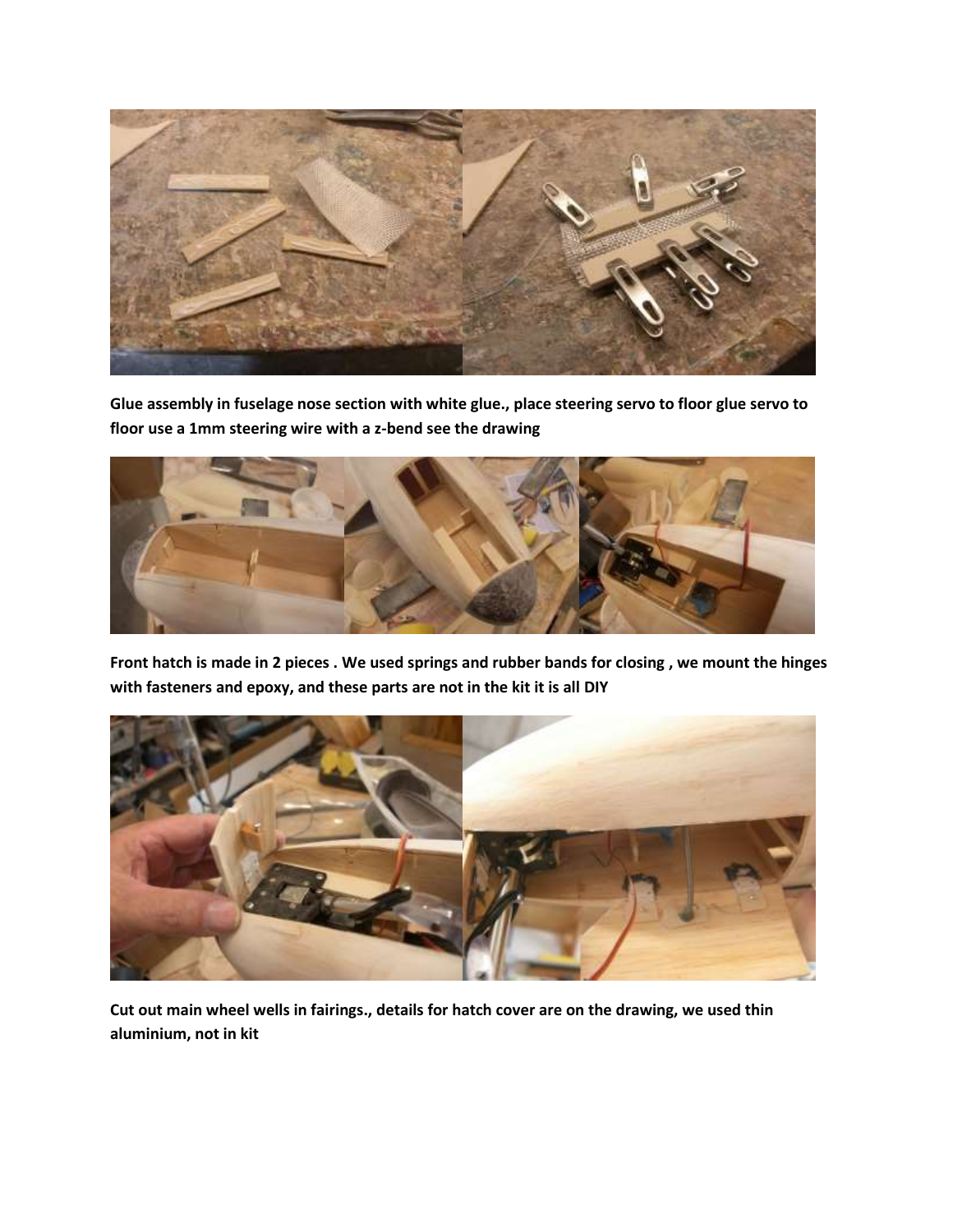

**Place fan unit place outlet duct cut as per plan.**

**Make the outlet tube from the supplied pvc sheet as per plan , do fit and try , we use cello tape to join the plastic, make openings for wiring , place tube into exhaust tube in fuselage , then slide forward over fan unit and fasten with tape ,**

**we made a large hole into the fan hatch for cooling the controller,**

**The receiver and retract batteries are placed also in the edf room.**



**Place the servo connector plate into the fuselage to F23 so the servo and retract wire can be connect easy, the wing should slide in easy but not loose, if to tight sand joiners.**



**Wing:**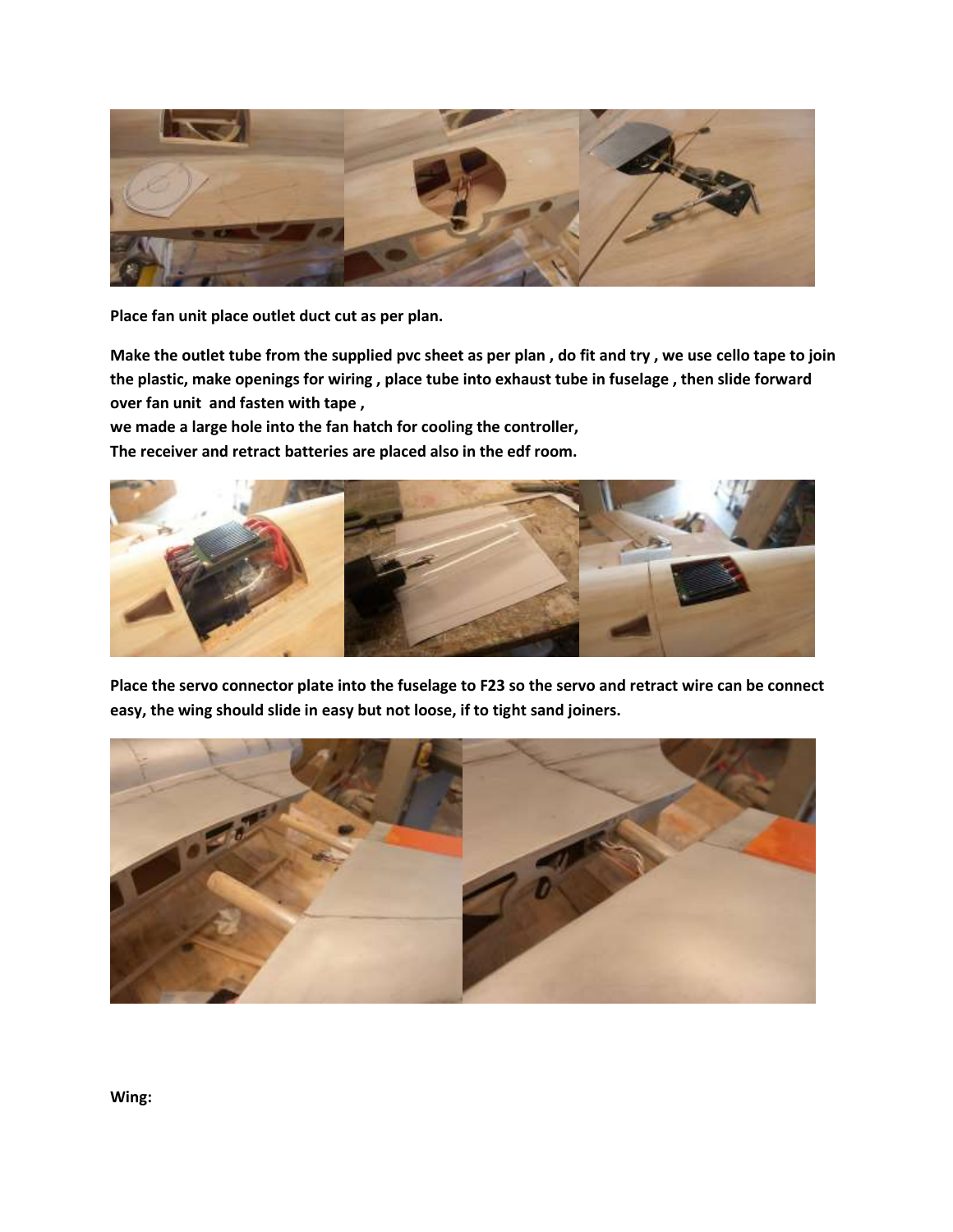**Place wing drawing under a sheet of clear plastic.**

**Start by making the wing sheeting from 1,5mm balsa as per plan , see the templates for cutting the sheets and the wing top view for the glue template , and do make oversize !**



**Take out all parts that are needed for the wings and clean them up with a sanding block from the small holding tabs.**

**Place small parts on ribs and place 3x6 former to the mainformer,join retract plates with a sheet of glass and epoxy or white glue for strength.**



**Set up the frame work with ribs and main formers**

**make sure the parts are sliding in smooth , to tight a fit can warp the parts , so sand if necessary. Place formers without glue , when all parts are in ad a drop of glue here or there to hold the set. Align all with the drawing , place the 6x12 help former under the set and nail down the parts onto the drawing.**

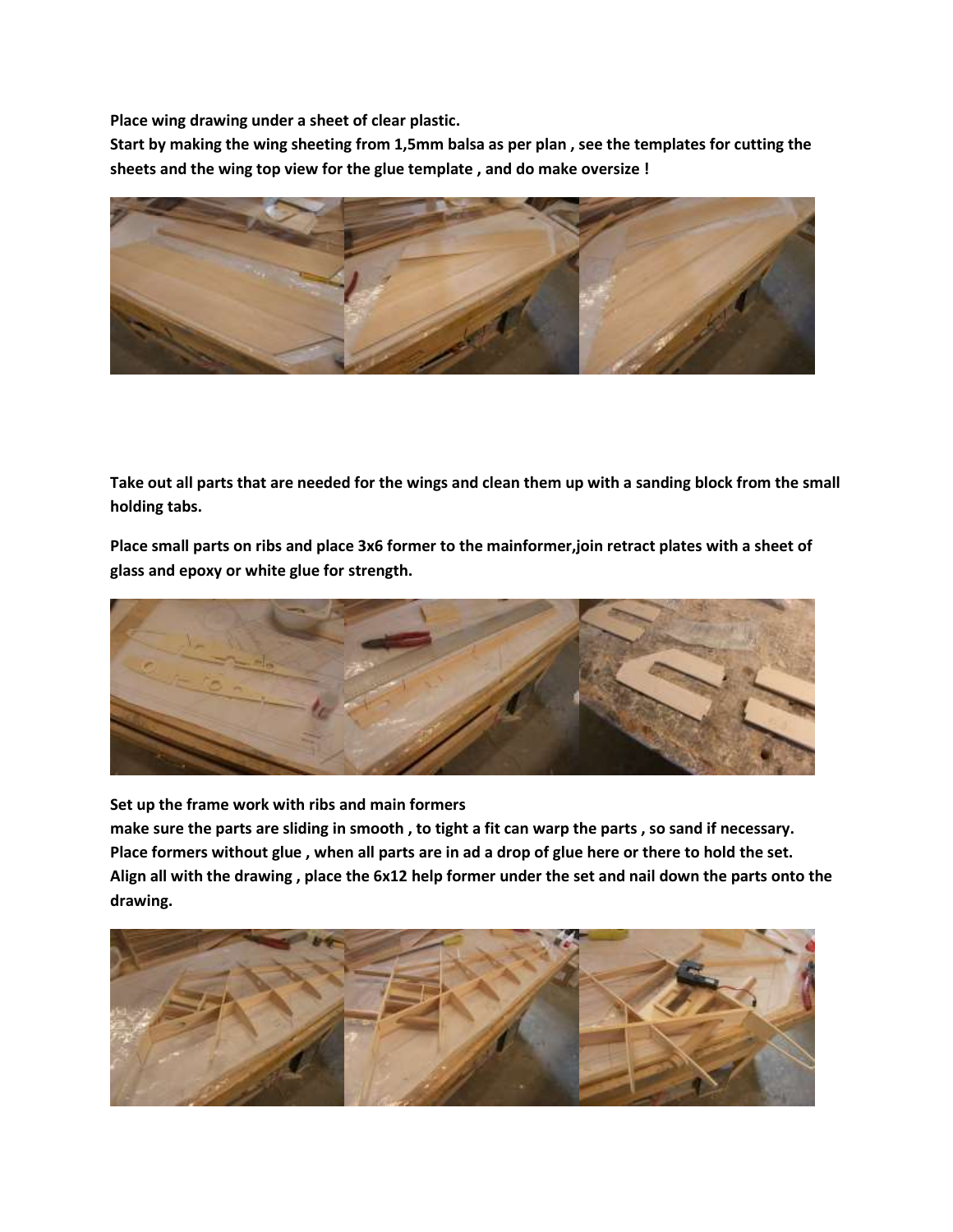**Glue ribs and main formers.**

**Place retract formers laminate a piece of 200gr glass between them for added strength , use white glue or epoxy for this , place wing joiner as per drawing, Place R18 fill in bottom of retract formers to get a good connection with the bottom sheeting.**

**Assembly on the sheeting , with the help former as it is a stiff set already , line it out and glue Main former with medium ca to the sheeting as start then glue on till all is glued to the formers, place sub leading edge to rib assembly sheet. Place some scrap balsa to ailevon at hinge position**





**Take of wing from building board , mark flaps and ailerons with your balsa knife sticking through the bottom sheeting.**

**Place servos for ailevon we wrap them in cello tape and glue them to the wing sheeting with a 1,5mm balsa doubler on the bottom sheeting and a 6x12 doubler at the top , sand flush with ribs.**

**, cut the servo arm openings and lead the wires through the openings.**



**sand all so there are no high spots and pin down the inner panel to the building board with help from the 6x12 help former for the correct washout, pin down the wing at the X marked points.**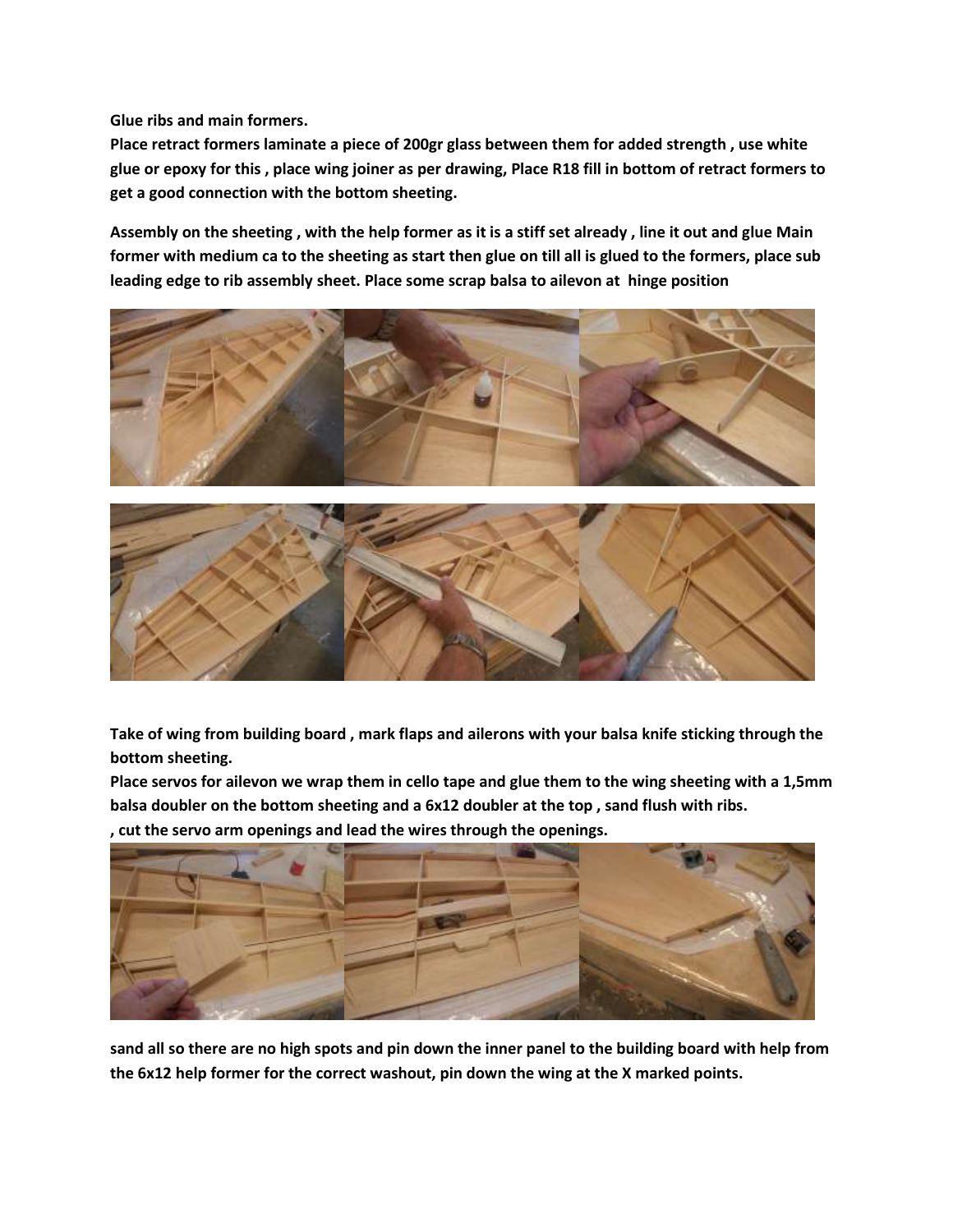

**Place wing joiners and glue them into wing with some ca**

**Cut the top sheeting , mark it with some lines from the inner panel as lead . And glue top sheeting assembly with thick ca or use slow white glue . Take of panel, Sand all edges and place leading edge from 6x20 balsa , sand to shape as per plan**



**Join tip blocks and place to wing at R8 sand tips with course paper and razorplane ,** 



**Take out opening for your retracts, use some scrap ply to fill the mount till the top of the retract unit is flush with the wing sheeting**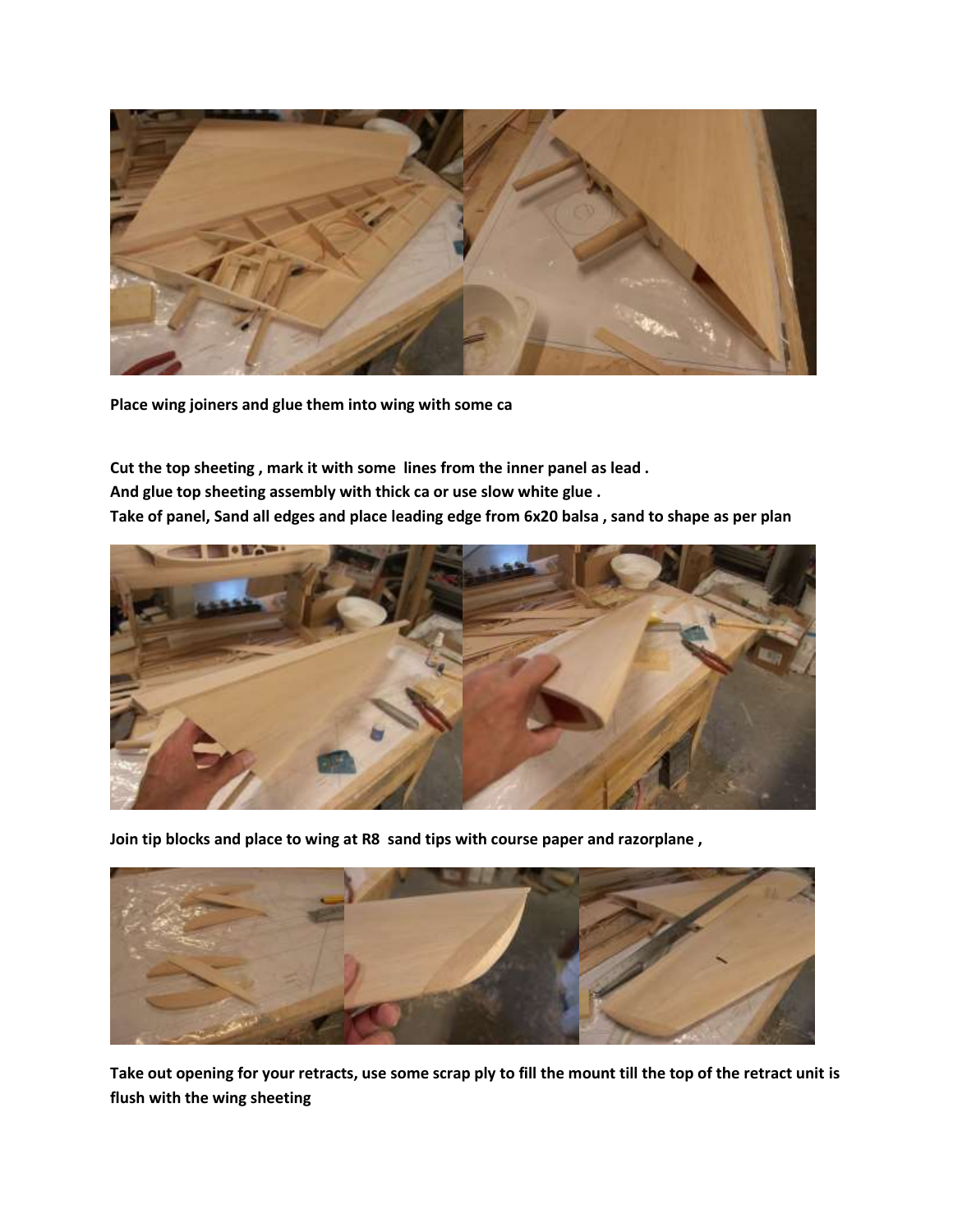

**Now mark trailing edge as per plan and cut clear the trailing edge and sand , you can glass or paper it first , as it is easy to work on , also you can after finishing take out aileron .check disk for pictures. For a close gap between the wing and fuselage , tape inner panel with thin plastic and fill the edge of the outer panel with 5min epoxy , sand flush ..** 

**Place also wing fences at position as per drawing. They can be from ply or polycarbonate, we have them a bit modified in the kit with a few teeth to hold better in the balsa sheet and leading edge, so you have to make tiny cuts.**



**Vertical Stabilizer:**

**Start by laying out all parts as on the drawing , you have to build 2 halves place formers and ribs as per drawing , cover drawing with plastic, carefully nail down parts.**



**Sheet the ribs with a piece of 1,5mm balsa Take off assembly from the drawing and clean up sides etc. , etc. , make the other half of the vert**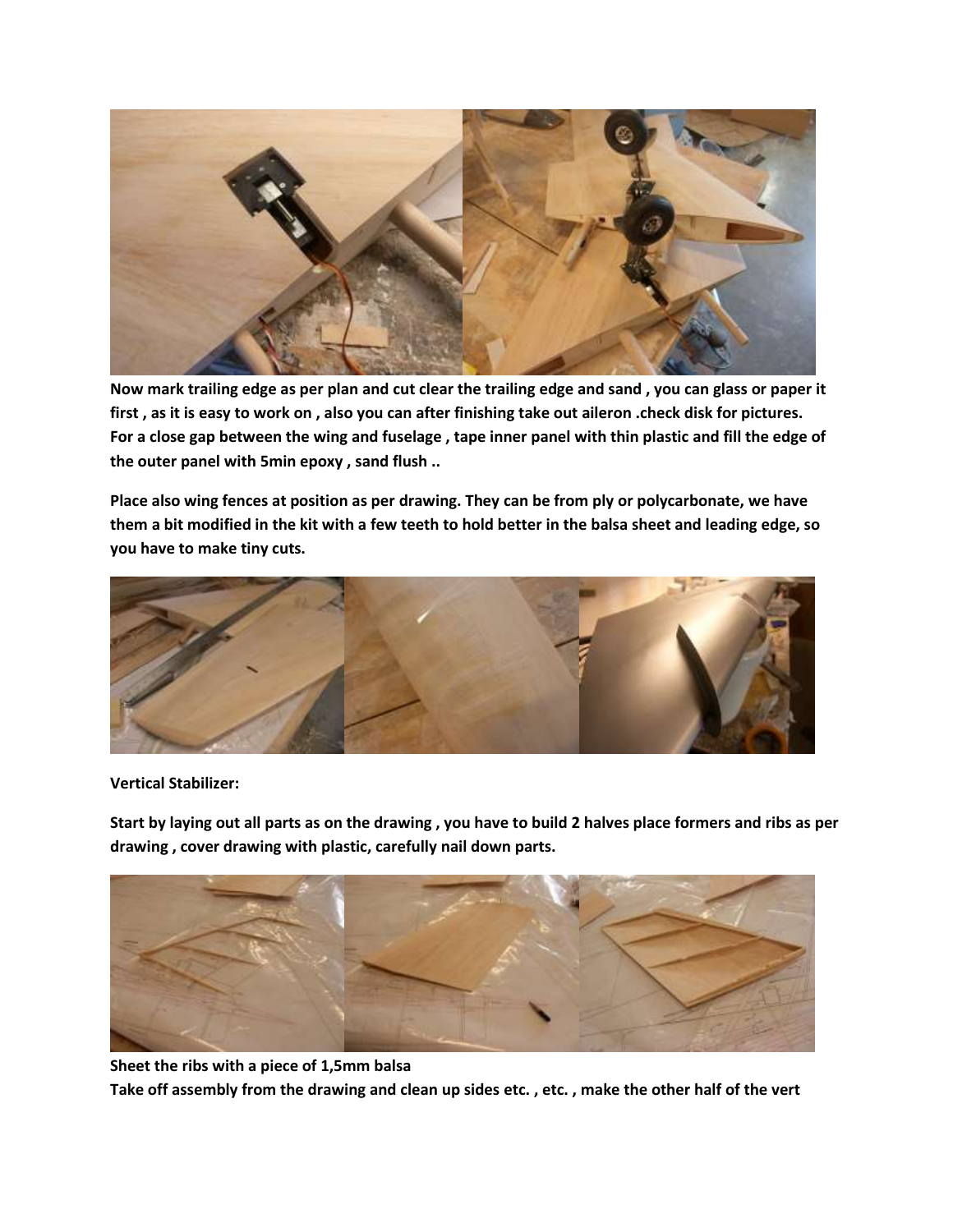### **stabilizer.**

**Join them with help from the dowels , do not glue dowels in yet . Sand leading edge as per plan , place tip , place trailing edge capping, sand all to shape.**



**Place dowels , cut dowels to size after test fitting to fuselage**

# **Finishing:**

**The whole wing is covered in 25gr glass and doped with PS100 Pu and filled with some extra talcum powder sands great and smooth, when ready a thinned layer of PS100 is OK**

**The airframe is filled with lightweight filler thinned down to ad it with a brush , sand with 60grit, then finish with 25gr glass and polyurethane 1K add a bit of talcum powder to get a smooth finish Now finish with... Vallejo, humbrol or we used cheap spray cans... take care for the vacuumformings as some paints will not hold as good, or worse will dissolve or make it brittle, use a primer Canopy:**

**Cut oversize... And test fit to fuselage, clean with window cleaner , do not add your greasy fingers to it, glue with canopy glue, or ca and make it lively with pilot, radios, etc. The canopy framing can be painted on.**

**The retract legs are made from bend steel wire that works best on a grass bouncing airfield, the front leg is a commercial product, modified to take a larger wheel, you can use any as long it is not to flex . The front retract hatch is closed with wiring as per plan do try with a thin plate to close , we also used a wire glued to the front leg for opening and holding the hatch.**

**Alternative, you can cut out the hatch , place retract , and make a narrow fitted opening around the wheel set place hatch with tape to hold , so no moving hatch then.**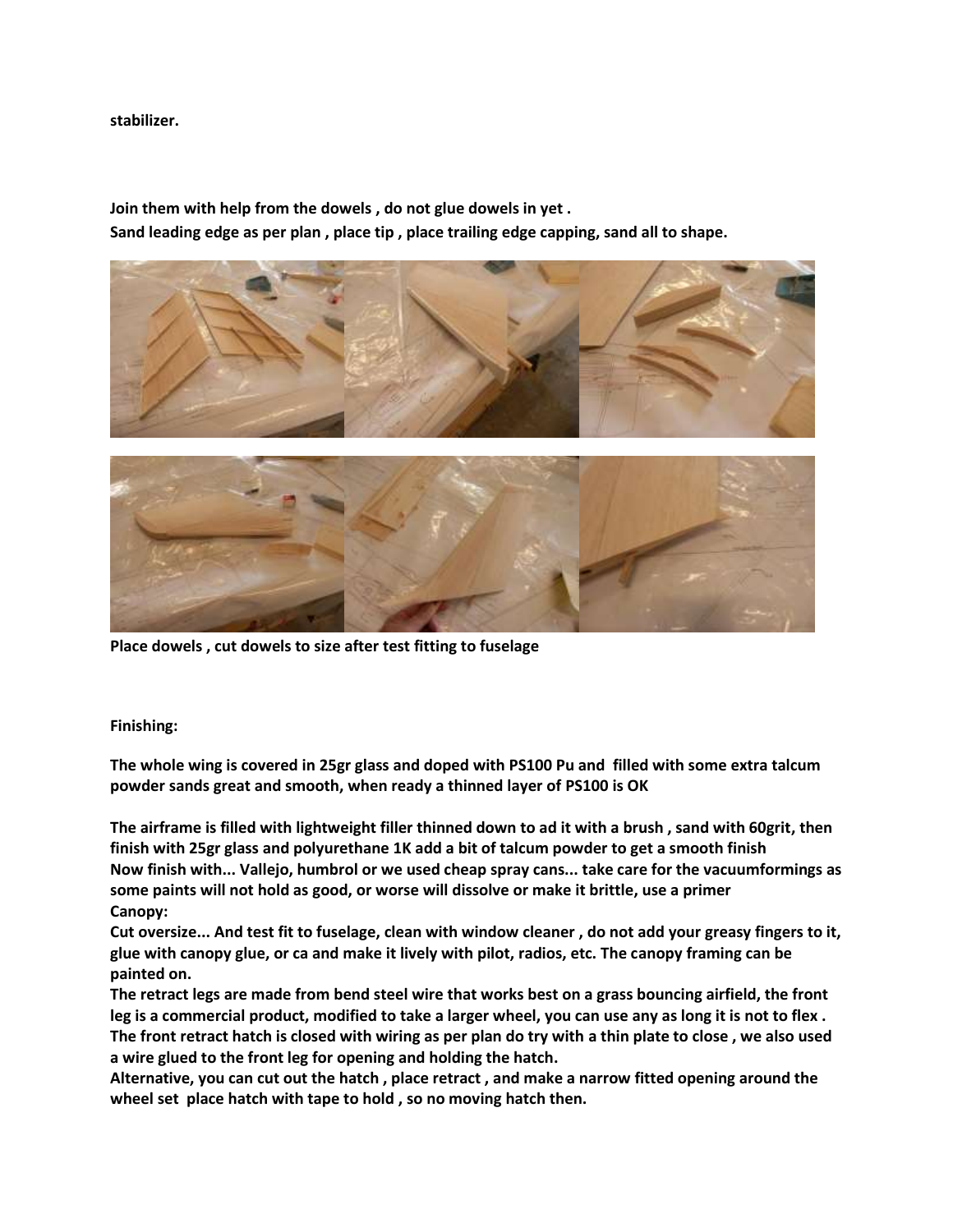**Have you found an error in the drawing or parts or instructions, just mail us a[t info@rbckits.com](mailto:info@rbckits.com) [I am sure we can find a solution for your build.](mailto:info@rbckits.com)**

**Some tips:**

**We used electric retracts for the DH108 Swallow 90mm, and we used a separate battery for the retracts and receiver this makes it safer, air set is also possible, the weight difference is none**

**CG: we had to place our retract and receiver battery in the edf room, if you like you can also place your receiver there, it won't give any problems.**

**This all depends on the battery's you use , 6S5000 no problem 8S500 you need your receiver battery in the back.**

**Also when flying faster your cg needs to be more forward as flying slow, but take will be more difficult you need more up , if slow flying you need more up trim.it is a flying wing and speed and weight is trim etc. etc. the cg as on the drawing is ok start with the forward position, do not place it more forward as on the drawing that will give problems.**

**Wing fences: they make for a very sure behaviour, we did not fly without them but you can try, no insurance as airflow can delaminate from ailevons The original had them, another version had slats (that is almost acting the same) there is a info on the disk** 

**Flying:**

**The DH108 90mm easy lifts of with speed do not yank it from the ground, and is easy to fly and is fast, landing: plan it in and land it as usual but do not make it to slow the DH108 90mm glides very well with wheels in in case of ….**

**A 8S battery is powerful enough, or Turbine**

**Throws of the rudders etc., we like them big, we steer just around the centre of the sticks but it might be too much for you so always, make them large and have a dual rate button in your fingers, to small throws is most of the time problems, to large... it is in your fingers**

**If you need additional pictures, check the disk or just ask.**